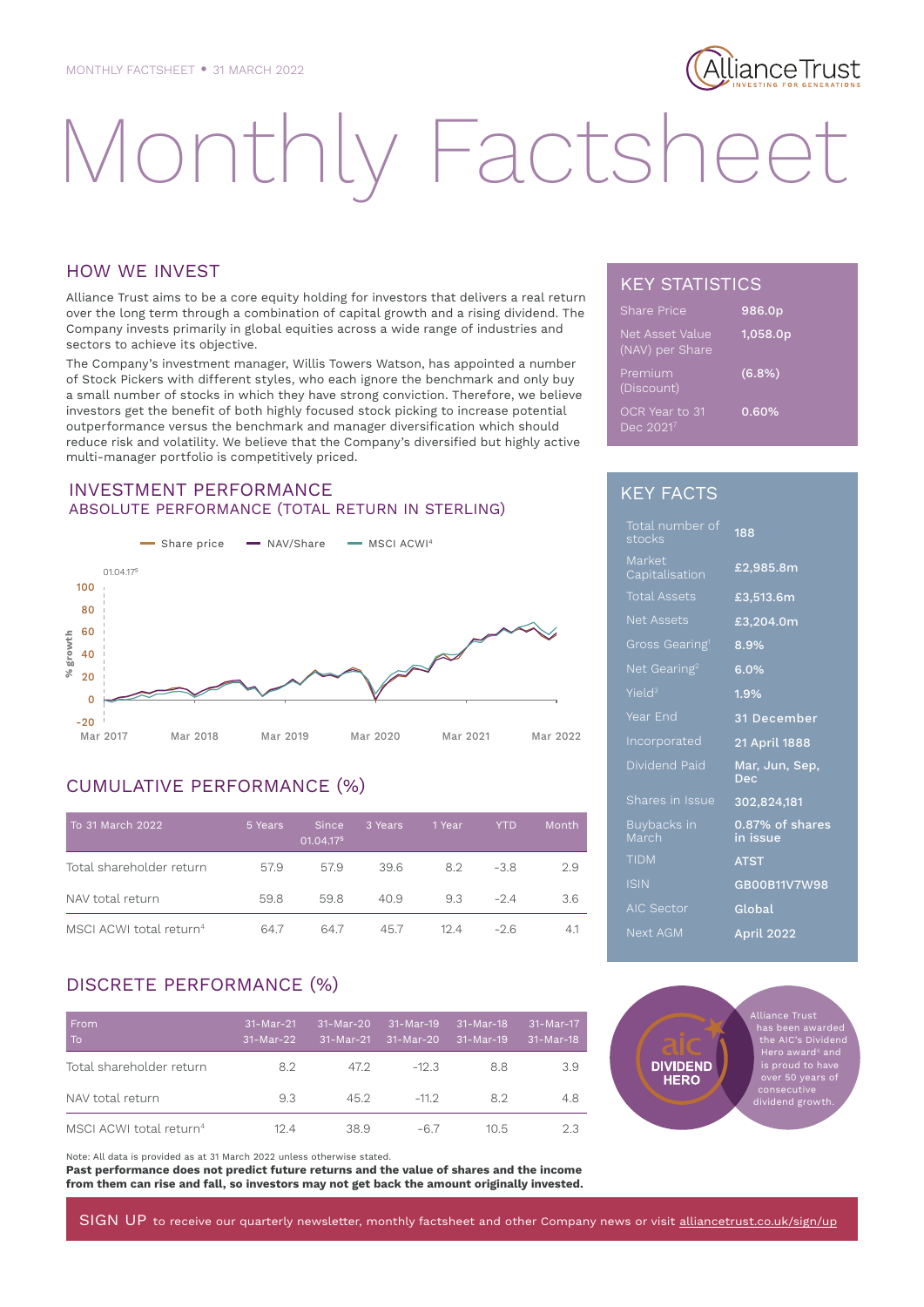# TOP 20 HOLDINGS

| <b>Name</b>               | £m    | $\overline{\frac{9}{6}}$ |
|---------------------------|-------|--------------------------|
| Alphabet                  | 144.0 | 4.1                      |
| Visa                      | 117.1 | 3.3                      |
| Microsoft                 | 88.9  | 2.5                      |
| Amazon                    | 67.0  | 1.9                      |
| Petrol Brasileiros        | 63.5  | 1.8                      |
| Mastercard                | 59.2  | 1.7                      |
| GlaxoSmithKline           | 53.8  | 1.5                      |
| Exxon Mobil               | 52.8  | 1.5                      |
| salesforce.com            | 50.9  | 1.4                      |
| UnitedHealth Group        | 48.6  | 1.4                      |
| Walmart                   | 43.1  | 1.2                      |
| <b>DBS</b>                | 38.7  | 1.1                      |
| <b>CVS Health</b>         | 36.9  | 1.0                      |
| Convatec Group            | 36.8  | 1.0                      |
| Canadian Pacific          | 35.8  | 1.0                      |
| Transdigm                 | 35.5  | 1.0                      |
| Booz Allen Hamilton       | 34.5  | 1.0                      |
| Charter<br>Communications | 33.6  | 1.0                      |
| Intuit                    | 33.4  | 1.0                      |
| <b>Baidu</b>              | 33.0  | 0.9                      |

# **Top 10 holdings 21.1%**

### **Top 20 holdings 31.3%**

The 20 largest stock positions, given as a percentage of the total assets. Each Stock Picker selects up to 20 stocks.8 A full breakdown of the portfolio can be viewed at www.alliancetrust.co.uk

# View all holdings

# RESPONSIBLE **INVESTING**

As long-term investors, we embed environmental, social and governance factors into every stage of our investment process.

Incorporating these factors has the dual benefit of reducing risk while increasing the sustainability of returns. Read more about this at www.alliancetrust.co.uk/ how-we-invest

Find out more

# INDIVIDUAL HOLDINGS:

Our portfolio looks very different to the benchmark.

ACTIVE SHARE: The measure of how different the portfolio is to the benchmark.



## BY GEOGRAPHY BY SECTOR PORTFOLIO ALLOCATION SIMILAR TO BENCHMARK BY DESIGN North America UK Europe Asia & Emerging Markets **Stock** Picker Cash Europe 57.2 11.9 12.0 16.4  $2.5$ 64.4 3.8 12.0 19.8  $B$ enchmark weight **Portfolio weight** % Information Technology | **23.1%** Industrials | **12.4%**  Healthcare | **11.7%**  Communication Services | **11.6%** Financials | **9.9%** Consumer Discretionary | **9.4%** Consumer Staples | **6.7%** Energy | **5.8%**  Materials | **5.7%** Utilities | **1.2%** Stock Picker Cash | **2.5%**

# INVESTMENT COMMENTARY

As the Russia-Ukraine conflict continues, we are truly shocked to see the shelling of civilians and events leading to the accusations of war crimes. Our hearts go out to all those affected by this humanitarian crisis. The further escalation of the conflict continued to drive heightened volatility in the markets and uncertainty amongst investors through March. The conflict in Europe is exacerbating this period of high inflation, with energy prices rising sharply and further disruptions to food supplies and other supply chains. In the first half of March, markets continued to fall as they had done year to date, before staging a strong rally of around 10% off the mid-month lows to finish the month higher. This rally was led by the sharp reversal of previously underperforming US growth stocks. The MSCI All Country World Index ended the month up 4.1%. The Company's NAV Total Return was 3.6% and the Total Shareholder Return was 2.9%.

From a geographical perspective, the US was the only major market to outperform the benchmark over the month with China and Emerging Markets being particularly weak as the market considered the heightened geo-political risk around China as well as the stringent Covid-19 lockdowns in key cities there. The energy, utility and materials sectors outperformed in March given the significant rise in energy and commodity prices resulting from the supply/demand imbalance, as did real estate and healthcare. Once again, Large cap companies outperformed mid and small cap companies. Consumer-oriented sectors underperformed in anticipation of weaker consumer demand resulting from the cost of living squeeze that is beginning to be felt.  $\blacktriangleright$